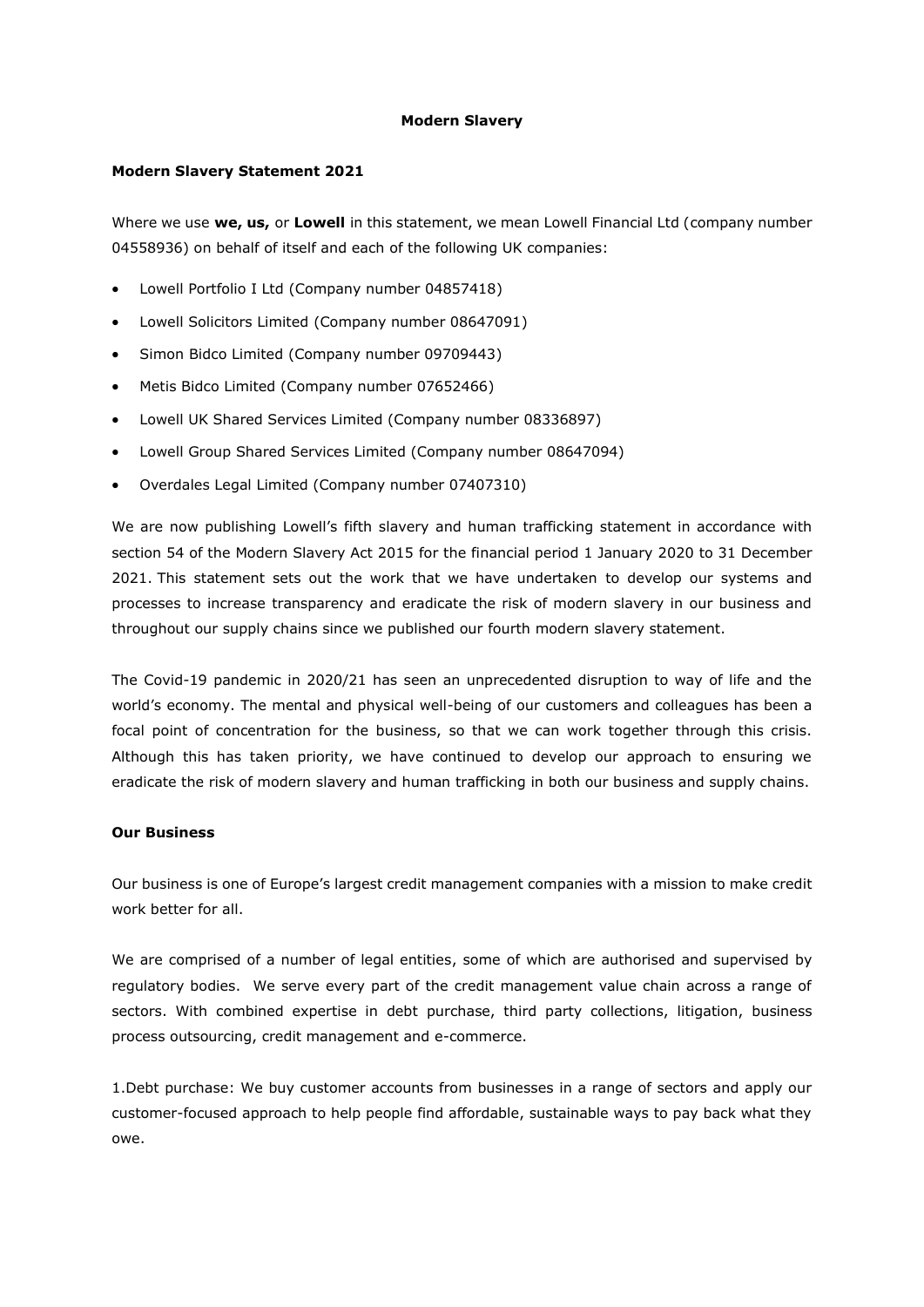2. Third party collections: We provide specialist collection services for other businesses. This is particularly useful for businesses where collecting payments is not central to their day-to-day operations. By understanding our clients and supporting their customers, we help them focus on what they do best, while protecting their reputation.

3. Business services: We also offer a range of other business and technology solutions for clients to help them work better.

4. Litigation services: Lowell Group's SRA-regulated law firms provide litigation services to Group companies and other businesses.

We are proud to work with our clients, which include some of the largest and most respected companies in the UK and range from banks, retailers, credit card, mobile phone, home shopping to utility (gas, electricity and water) companies.

# **Our Colleagues**

Working at Lowell is about collectively pursuing our vision to make credit better for all, striving to deliver a great experience for our customers and having strong regulator and client relationships through which we are changing the conversation about debt.

We now have approximately 1500 colleagues in the UK and we continually aim to create a place where everyone works with pride and high levels of colleague engagement. It is extremely important to us that we have a positive work culture where there is trust, accountability and collaboration.

We make sure that we comply with all relevant employment legislation, offering salaries for our entry roles over and above National Minimum Wage. We are an equal opportunities employer; diversity and inclusion is part of our people agenda, and we strive to provide a flexible and competitive compensation and benefits package. We are a highly regulated business and key 'reward' decisions are governed through our formal remuneration committee.

We promote a great working environment and support the physical and mental wellbeing of colleagues through a number of initiatives, as part of our UK people and culture strategy. We have a continual focus on growth and development, by providing a suite of relevant learning provisions tailored to individual needs and in line with our corporate strategy.

## **Working With Our Suppliers**

We have expertise in a number of credit management areas including, debt purchase, third party collections, litigation-based collections, business process outsourcing, data analytics, credit management and other value added services.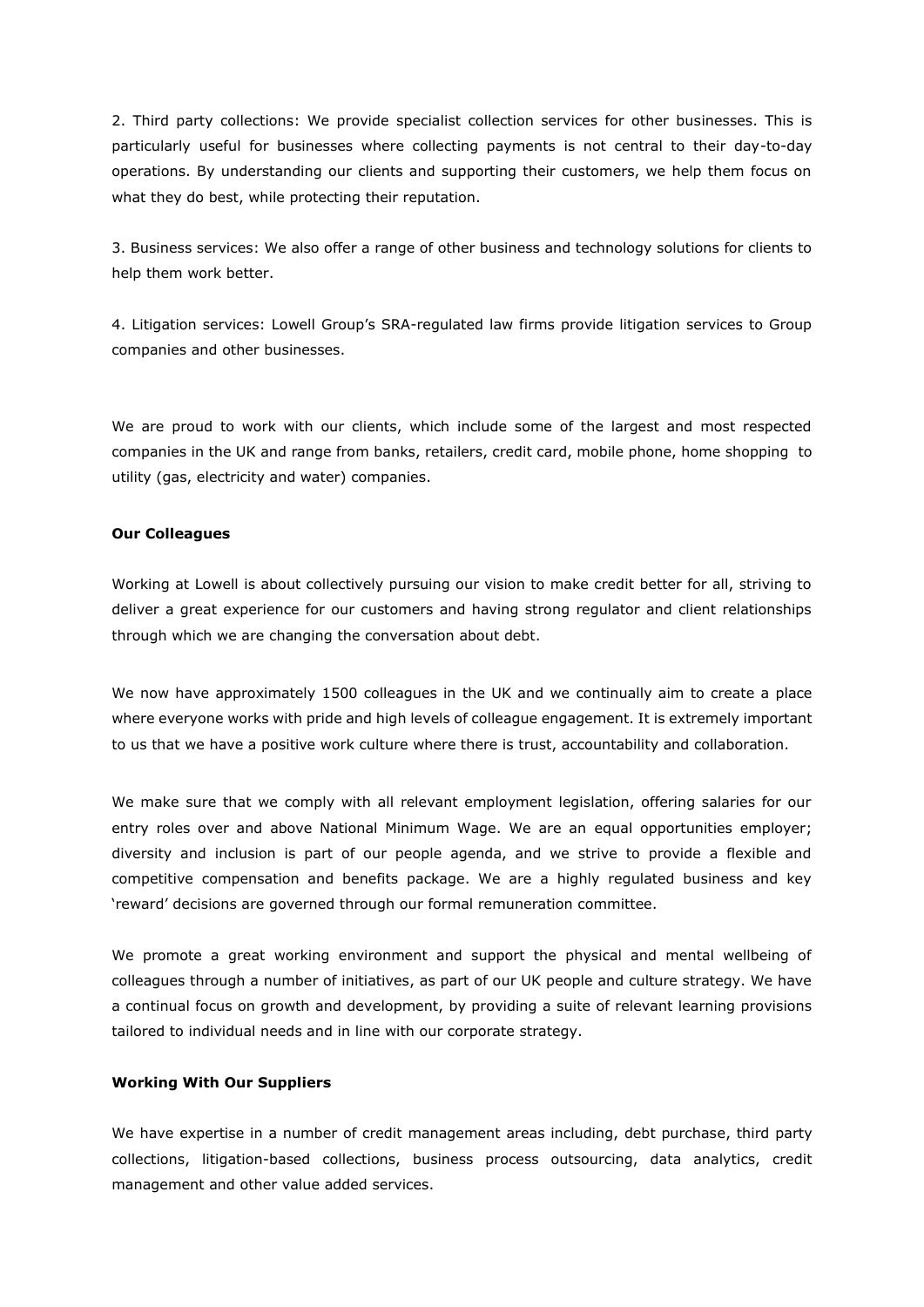In order to support the quality and standard of the services we provide to our clients, customers and colleagues, we procure a range of goods and services including, but not limited to, information technology services, payment & invoice services, and catering and cleaning services. The Lowell supply chain is predominantly based in the UK and EU.

Our procurement function and Third-Party Risk Management Framework have continued to develop over the last 12 months and both operate effectively to oversee and manage strategic supplier relationships.

This year we have embedded our 'purchase to pay' system tool, Coupa. We have also rolled out our automated due diligence process, which contains a dedicated questionnaire for suppliers who we consider could potentially pose a medium to high modern slavery risk.

Due diligence is carried out on all new suppliers and our existing suppliers are subject to ongoing monitoring. A risk assessment is carried out for each supplier and they are categorised. This determines the level of ongoing monitoring for each supplier, if a modern slavery risk is identified, then we take a more rigorous approach to the due diligence we conduct.

We have adapted our ongoing monitoring of suppliers since the start of the pandemic, and currently carry out desktop monitoring and audits of medium and high-risk suppliers. We will consider whether face-to-face audits are appropriate to recommence in the coming 12 months.

We will continue to review, update and improve our procurement processes over the next 12 months across our European business and will be harmonising standard operating procedures for both procurement and third-party management.

We incorporate robust anti-slavery provisions within our contractual arrangements as a matter of course.

## **Our Policies**

We have a number of policies in place, which support our anti-slavery work, including our money laundering policy, procurement policy, speak-up policy (which is our whistleblowing policy), equal opportunities policy, recruitment policy, anti-bribery policy and corporate social responsibility policy.

In particular, our speak-up policy encourages colleagues to report any concerns about malpractice or wrongdoing. We also work with an independent third party provider to provide colleagues with an additional option to raise potential issues and to ensure that they feel able to do so on an anonymous basis. We are committed to the highest possible standards of openness, probity and accountability and we expect our colleagues and others that we deal with, who have serious concerns to come forward and voice those concerns.